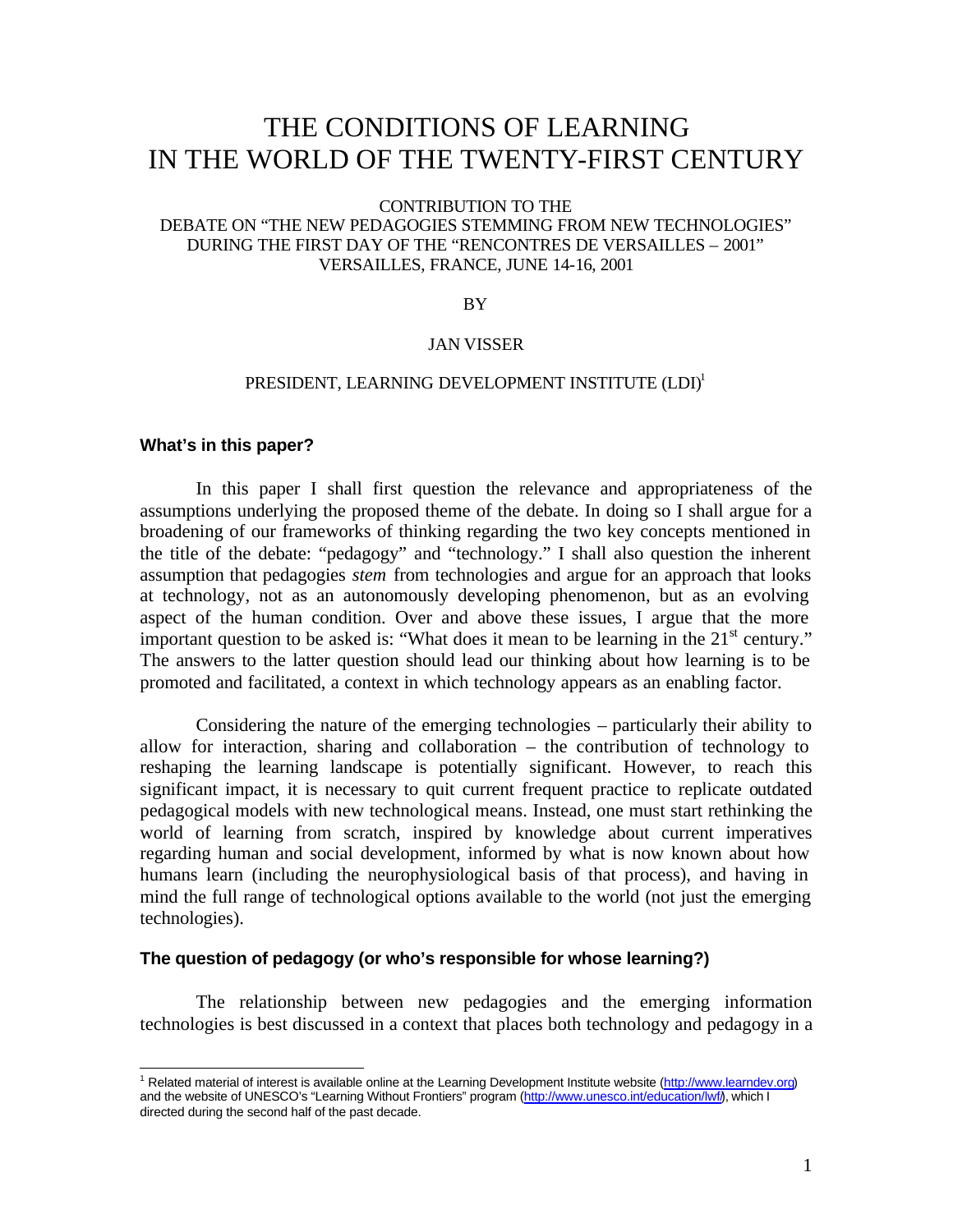wider framework of considerations. Failing to do so entails the risk that important opportunities to respond to the specific concerns of our time are missed.

The theme of the debate includes the term "pedagogy." The literal meaning of that term connotes learning among children. However, learning is a never-ending process. The term should thus be generalized from its original meaning to refer to *learning at any age*, as is often indeed done in much of the current usage of the term. Alternatively, it should be complemented by the term "andragogy," referring to learning by adults.

Both the terms "pedagogy" and "andragogy" have connotations of external control, the Greek verb "agein" meaning "to lead." So, there is a clear assumption here that, in order to learn, there needs to be someone who takes control and leads the learner. In the original meaning of the term "pedagogy" that assumption is even more specific: It requires an adult to lead the child. There is reason to critically question these assumptions. What is/should be the role of others in someone's learning? To what extent is that role one of "leading" the learner? Whose role is it to lead? Who learns in the process of someone leading someone else? What other modes of human interaction support learning?

The idea of pedagogy as we still know it today stems from a time, which in fact is not so long ago, perhaps only half a century, when it still made some sense to think of learning as something that most people would engage in mainly during the early years of their lives. The idea, of course, was firmly embedded in the conception of human beings as resources for the workforce of the industrial age. One learned to earn a living. Once educated one would apply what one had learned for the rest of one's life, without much need to go back to school. Within that same picture, one sees adults as masters of the various trades. Naturally, therefore, adults were assumed to be in the position to help children to acquire the skills they needed. Hence pedagogy. As most of us will have discovered, this time is definitely over. Like alkaline batteries, every diploma, every certificate should carry a date stamp: "Best if used by ......"

#### **Learning for a non-linear life**

There is a more fundamental problem. The traditional conception of the school is still largely based on the assumption that it is possible, by learning a variety of subjects, to be prepared for a career. Learning in school is largely skill-oriented. A well-designed and well-managed schooling process can be expressed in specific learning outcomes, the attainment of which can be measured by more or less reliable means. So far so good. The system functioned reasonably well as long as the set of skills required in life didn't change too fast. Of course, people learned many other things. However, the process by which those other things were learned had nothing to do with the school, so, people wouldn't think of those things as having been learned. Their pursuit seemed less serious. Over time, school has become the trendsetter for what it means to be learning. If no obvious pedagogy is involved, it isn't learning.

One finds these perceptions reflected in the battle that had to be fought for distance education to acquire credibility and esteem. So serious was that battle that it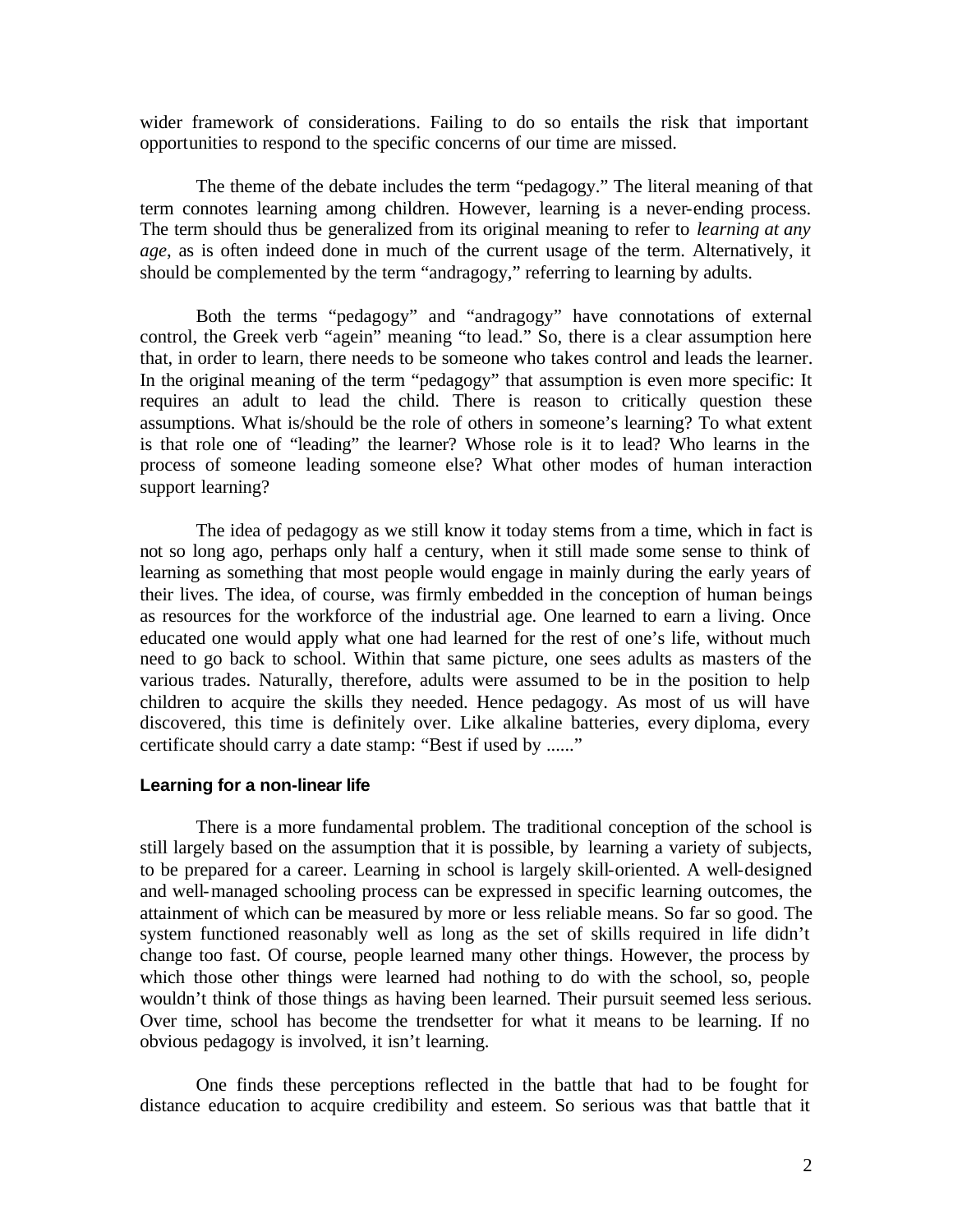could only be won by carefully ensuring that distance education systems would be modeled, as closely as possible, on the norms of the traditional school systems. Indeed, many definitions of distance education exclude from their domain such things as learning a language by simply using a teach-yourself book accompanied by audio-visual support materials. There must be a teacher involved somewhere, and that teacher can't be the learner him or herself.

While interviewing people about their lifetime learning experience, I have come across a man, highly educated and highly accomplished by most people's standards, well advanced in the pursuit of his multiple goals, who told me he had never learned anything. I was surprised. Unlike most people he had chosen to lead the life he had wanted for himself rather than any of the pre-packaged options society had had available for him. Making all his various moves in a life of being a child psychologist, an entrepreneur, a musicologist, a musician, a musical instrument maker, a writer and a bookseller who also offers homemade scones and tea in his bookshop, living in a variety of countries, immersed in different languages and cultures, how could he not recognize that learning had been key to everything he had done? The answer, of course, is that, as for so many other people, "learning" for him was wha t he was supposed to have done in school.

His has been the life that most people who grow up today will live, not by choice, but by force of circumstance. There are no stable career patterns any longer. The most striking feature of our time is change, explosive change, change of which the rate changes all the time. Hence, whoever grows up now needs to be able to interact with change. The world being as fragile as it is, such interaction with change must be constructive. If not, we are in for problems, big problems. The recognition that the world is diverse and fragile, and that it must remain diverse and fragile if it is to sustain life, is crucial. Every human being now stands face to face with six billion other human beings. Figuring out how, on an overpopulated planet with limited resources, we can live together constructively, in peaceful and harmonious ways, developing a culture of tolerance and respect, is one of the important challenges of our time. Learning has everything to do with that challenge. But it's a different kind of learning than what we used to do in school, much richer and much more all pervasive. It's a kind of learning we can't simply arrive at by reinventing past practice with new means. We must go back to the drawing board, or rather, perhaps, to the canvas, to create a new picture.

## **Instruction or learning?**

Common use of the term "pedagogy" has attributed to it the meaning of "the art and science of teaching." Clearly, the reference in the theme of the debate to "pedagogy" places an emphasis on teaching and the instructional context in which teaching takes place, thus assuming that instruction is a major factor for the promotion and facilitation of learning. This assumption is debatable. Most of the research on learning has focused on learning in instructional settings. As people do indeed learn by being instructed, this research bias has created the false impression that people learn most of what they learn in an instructional context. Not so. To correct the bias, one must broaden the scope of questioning. Rather than looking at such details as to how effectively learners acquire a particular ability under specific instructional conditions, one can also simply ask people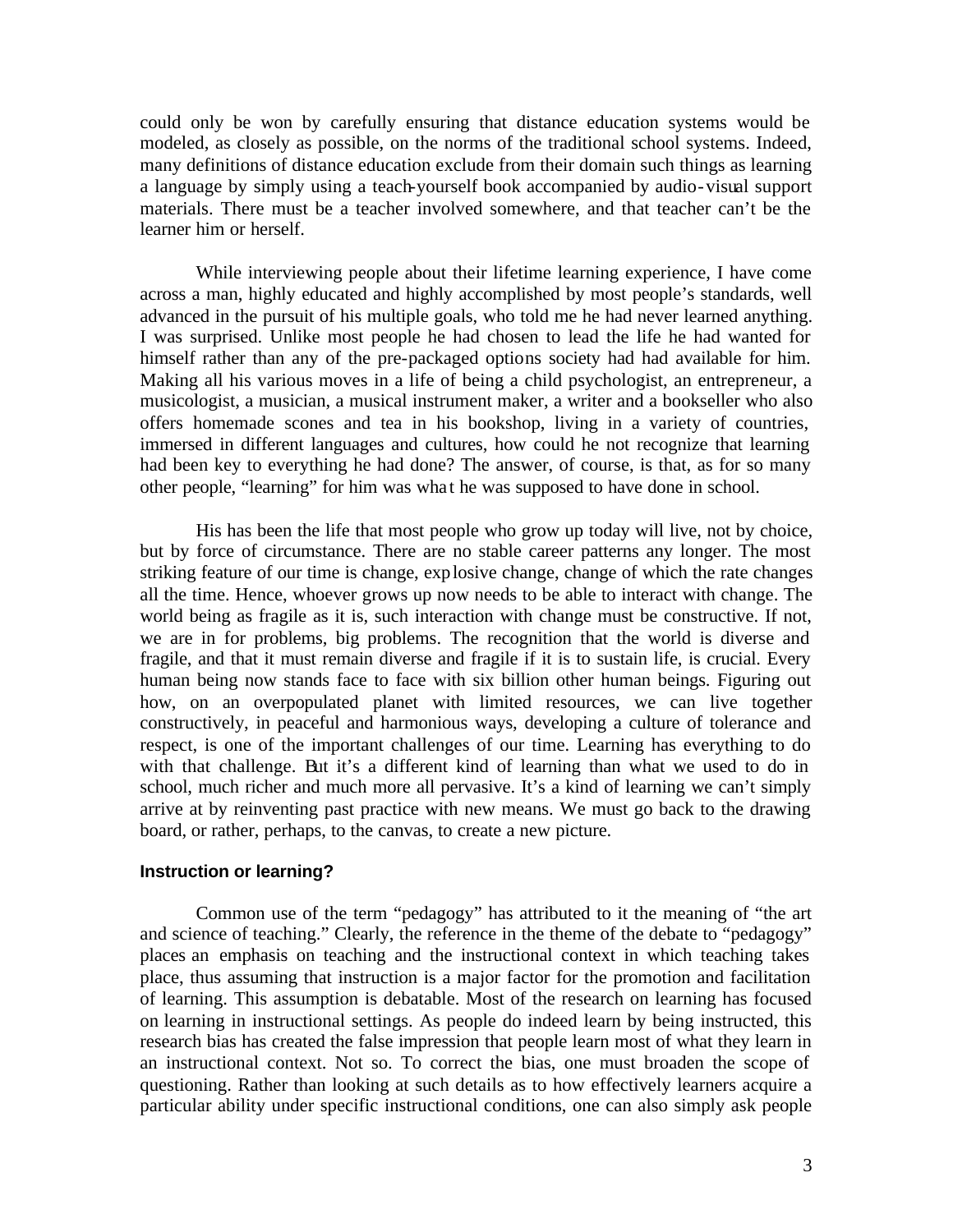to look back at their lifetime history of learning and identify what was really meaningful and important in it, and why they considered those things important. In addition, one can ask them what most contributed to those meaningful learning experiences, i.e. what specific conditions promoted and facilitated them.

Such case story research applied to the learning history of real people was initiated by the Learning Development Institute in collaboration with Florida State University in the beginning of 2000, with first results reported at the end of that year (Y. L. Visser & J. Visser, October 2000). Other institutions, notably the University of Northern Colorado and the University of Massachusetts at Amherst, have since joined LDI in expanding this research effort. The learning stories of most people reveal a much more limited role of the instructional context in the overall learning experience of people than is normally assumed.

This does not mean that instruction is unimportant. Rather, it means that we are underpromoting and underfacilitating learning by concentrating most of our efforts on instruction alone. In other words, *it is important to look at the role of instruction – and the pedagogical and andragogical processes involved in it – as a constituent part of a wider learning landscape, a landscape that also includes other elements that are essential for people's learning*. The term "landscape" is used here metaphorically to stress the importance of looking for completeness and integrity, harmony and beauty, in appreciating how different spaces in which people learn hang together and are weaved into a comprehensive whole. The learning landscape should be recognized to comprise such important elements as, for example, the media landscape and the socio-cultural organization landscape, in addition to simply the instructional landscape. A broadening of view is thus urgently required. Such a broadened view should focus on learning and look, in that context, at instruction and other modalities to promote and facilitate learning in relation to both broad and specific human and social development goals that form an interconnected, ecologically harmonious, whole.

## **The danger of asking the wrong questions**

There are at least two reasons why we should be careful with giving prominence to the new information technologies in our considerations about how the world of learning is changing or should change. These reasons are the following ones.

First, it is potentially dangerous to start from the assumption that every new technology calls for different ways to facilitate human learning. The learning process and our ways of knowing are in the first place determined by the features of our body. The human mind is an embodied mind. Its potential and its limitations are determined by who we are and how we developed throughout evolutionary history. Technology extends the capabilities of our bodies, both in terms of our motor behavior and our cognitive functioning. Technology must thus be considered not as an isolated phenomenon, but as an evolving aspect of the human condition. It is important to draw attention in this context to the obvious fact that the human condition, including its technological dimension, varies widely across the globe, it being a big shame that at the global level we still accept that a large proportion of the world population is deprived of the most basic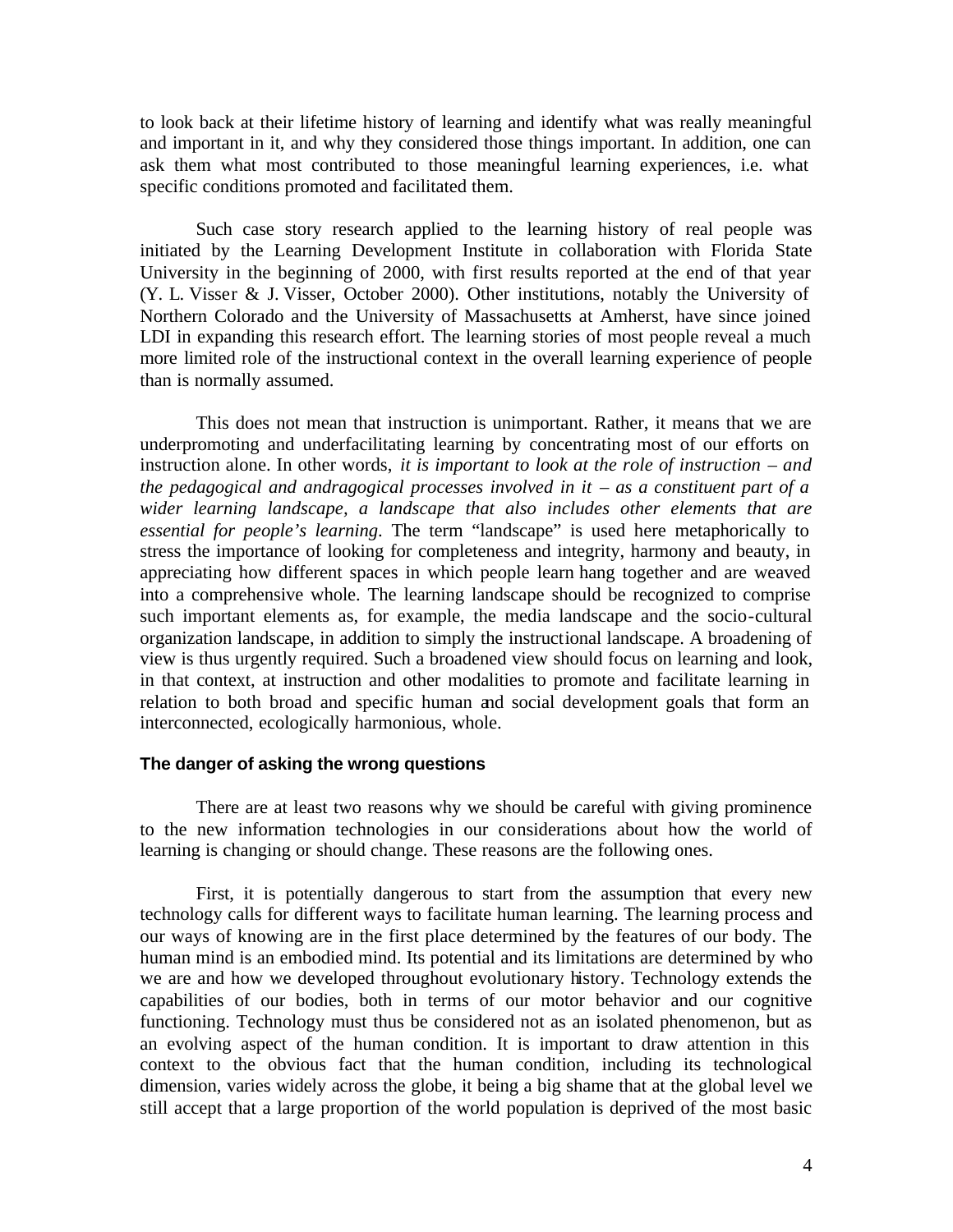conditions that, if present, would allow it to make a significant contribution to the advancement of human knowledge. The world is shortchanging itself by letting the situation continue. It's also not living up to its moral obligations.

The second reason has to do with the nature of technology itself. The physicist Freeman Dyson (May 2000) distinguishes in his acceptance speech for the 2000 Templeton Prize on "Progress in Religion," between gray and green technology. Green technology, the technology based on everything that lives, he explains, started ten thousand years ago with the agricultural revolution. Gray technology – mining, metallurgy, machines (including the current variety of information processing machines) – came much later, about three thousand years ago. For the past couple of centuries, gray technology has rapidly moved ahead of green technology. However, the last 50 years have laid the basis for a possible reversal of the trend. Our understanding of life and its fundamental processes, while still rudimentary, has grown exponentially during that period and a great part of human needs can now be satisfied through green technology. A different balance between gray and green technology could emerge, one that is more beneficial in terms of long-term sustainability as well as in terms of equitable sharing of the world's inherent potential. Where this balance goes depends less on what we know about the scientific principles underlying both green and gray technology than on policies, our conscious decisions at societal level to either promote or discourage particular developments.

I'm quoting Dyson because his observations are relevant in the context of our debate. Looking at technology as the factor that determines what the world of learning should look like, as the theme of our debate suggests, is standing the logic on its head. The development of technology does not escape from our will, unless we accept the principle that market forces should not be interfered with (which then would still be a willful act of deciding not to interfere). Information processing technology (still) being a gray technology, I conjecture that it makes sense to place the theme of our debate in the wider context of technological development in general and thus in the context of policy considerations regarding what to promote and what not to promote. Obviously, such generic considerations must be based on a clear understanding of the needs that must be satisfied and the various alternatives available to do so. As far as our debate is concerned, those needs pertain to the development of human learning across the globe, not just in a few wealthy countries with some afterthoughts for the rest of the world.

In the above context it should be considered that newly invented technologies don't necessarily drive older technologies out. In most countries we still walk and ride bicycles in addition to using cars. Similarly, the technology of paper and pencil is not to be discarded in a world that has also invented handheld PDAs. Being an early adopter, I have used the latter for more than ten years, spending a couple of thousand dollars while frequently substituting newer models for outdated ones so as to keep up with my perceived needs, but I have recently rediscovered that the little notebook that I now carry in my shirt pocket, does a remarkably good job as well, often less clumsily than its electronic equivalent, and it costs me less than a dollar every year or so. Archiving them is no big deal either. Does this invalidate PDAs? No, it doesn't. But it sets a different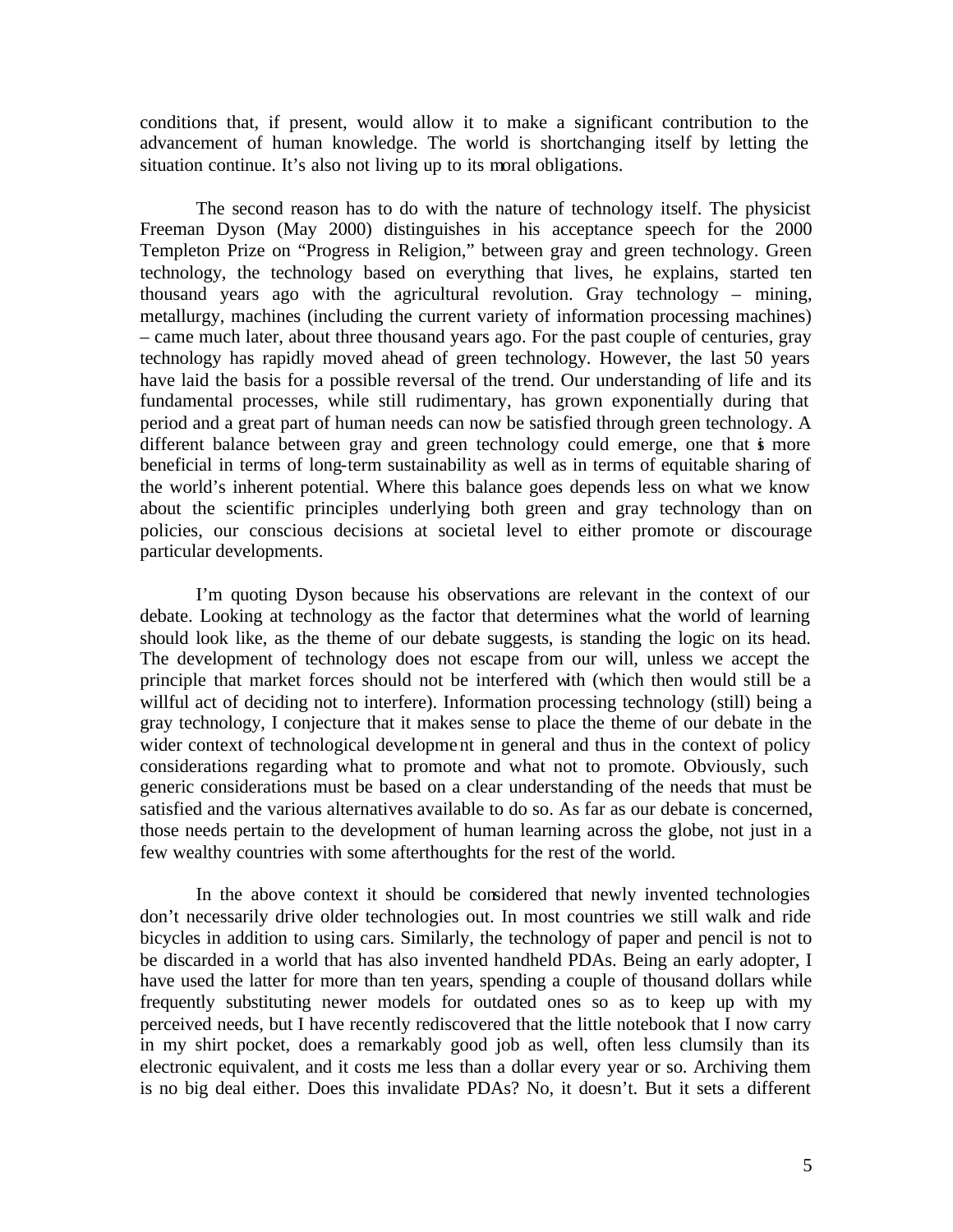balance between the use of earlier achieved technologies and the emerging ones. Unfortunately, the way an uncontrolled market behaves, based solely on economic principles, makes it difficult to implement such personal decisions on a large scale, just as it is difficult, and sometimes dangerous, in a country like the United States, where I live intermittently, to walk or ride a bicycle instead of doing the less healthy thing and drive a car. An adequate policy environment, resulting in appropriate infrastructure, is essential to allow patterns of behavior to shift.

# **The key question:** *"What does it mean to be learning in the 21st century?"*

The overriding issue implied in the proposed debate pertains to a single question: *"What does it mean to be 'learning' in the 21st century?"* The answer to this question has to do with two things: the conditions of the world we now live in and the nature of our current knowledge, of our consciousness. Both have changed dramatically during the past century, so much that it may be argued that on both accounts we have reached critical points that require serious and thoughtful attention.

Concerning the conditions of today's world, the following can be said. The universe is believed to be more than ten billion years old. Hominid development on planet Earth started some three million years ago, likely remaining relatively stable most of the time. At the start of the agricultural revolution, ten thousand years ago, there may have been as many as eight million people. After that, the human population grew exponentially, reaching around 250 million at the beginning of the Christian era, 500 million in 1600, one billion in 1800, three billion around 1960, and six billion presumably in 1999. Should this be considered a problem? It probably should, as it is not yet foreseen how the process can become stabilized and how demographic growth can be reconciled with sustainable exploration of the world's resources. The word "sustainable" in the previous sentence I propose to mean "in such a way that no consequences result the response to which can not reasonably be seen to be under the control of the current generation or those future generations who can still hold the current generation effectively responsible."

The out-of-control demographic growth does not come alone. It is linked to all manner of other phenomena. The need to cope with increasing population density – or for others the desire to exploit it commercially or otherwise –triggers off a variety of related explosive developments, among other areas in the domain of technology. These various developments are coupled back to each other and thus mutually influence each other, leading to higher order effects. Ultimately, what happens in such a situation depends on the behavior of everyone, but not in a way that can be linearly foreseen. Shared visions of the whole, where we are and where we want to go, are therefore important. For the world as a whole to remain sane, there is a need to develop a higher standard of ethical and aesthetic consciousness than is currently available, both at the level of individuals and that of communities and societies. Mechanisms that promote the development of such consciousness are thus essential, pointing, among other directions, to the role of organizations such as those that pertain to the family of the United Nations, which need to be continually revamped in accordance with the evolving conditions of their time.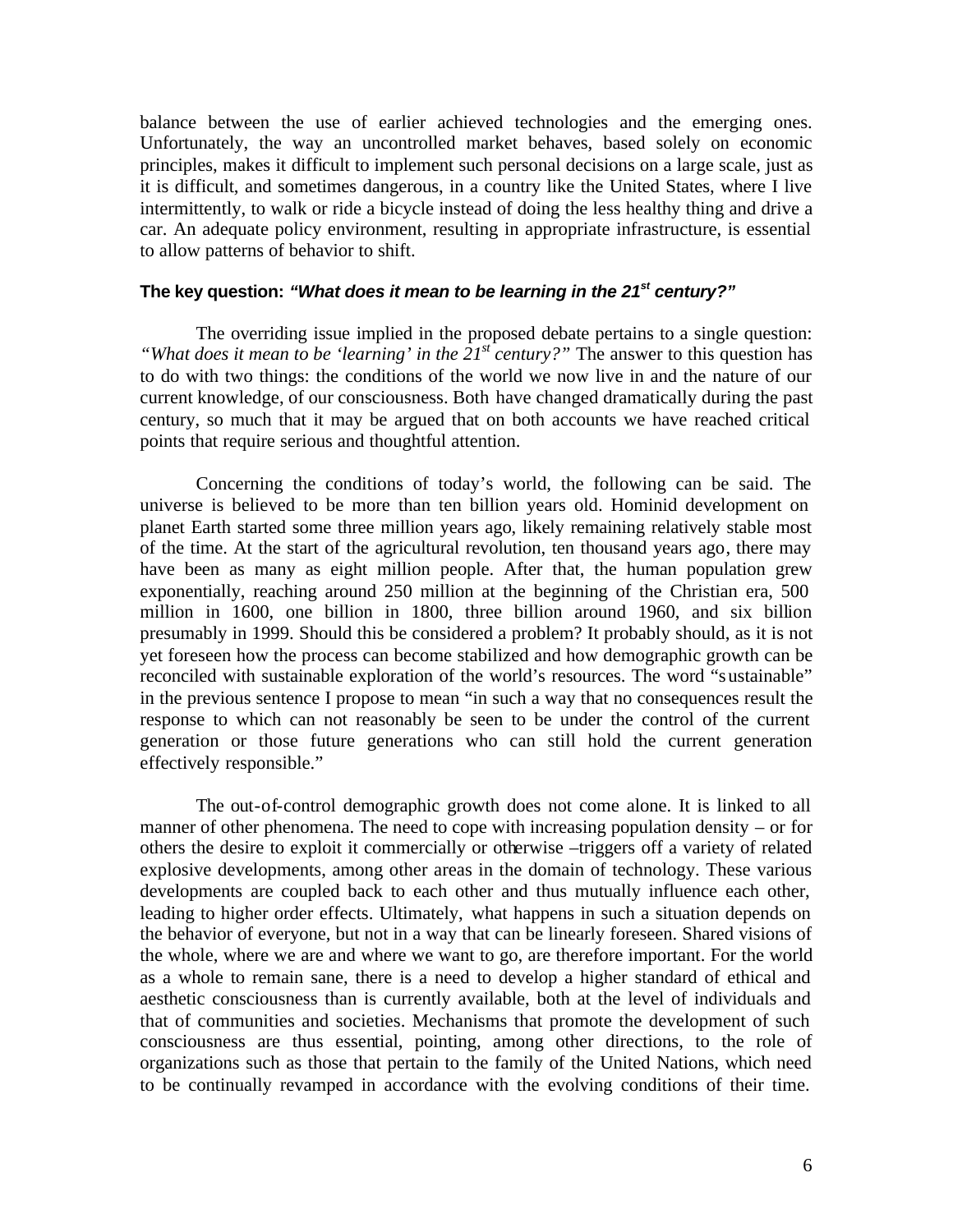Interestingly for our debate, the emerging information technologies may well play a role in facilitating the evolution of such mechanisms.

The overall theme of the colloquium correctly makes reference to religion and historical memory as dimensions of the debate on the cultural implications of the  $21<sup>st</sup>$ century. In its original meaning, the word "religion" refers to such concepts as piety, reverence, conscientiousness, and our ability to perceive of ourselves as tied in with and belonging to a larger context. One doesn't have to go to the extent of becoming irrational or dogmatic to espouse such ideas. Quite to the contrary. Institutions that require blind adherence to dogmas, or the renouncement of such valid human capabilities as analyzing the world in rational terms, don't deserve to be called religious. They nurture closed mindsets that are counter to religious experience. I contend that religion is important and that our debate should, among its multiple other dimensions, also focus on our spiritual selves. The relationship of this position with our interest in the technology issue is probably best brought out by once again quoting Freeman Dyson from his May 2000 speech:

*The great question of our time is, how to make sure that the continuing scientific revolution brings benefits to everybody rather than widening the gap between rich and poor. To lift up poor countries, and poor people in rich countries, from poverty, to give them a chance of a decent life, technology is not enough. Technology must be guided and driven by ethics if it is to do more than provide new toys for the rich. Scientists and business leaders who care about social justice should join forces with environmental and religious organizations to give political clout to ethics.*

The consciousness of being an integral part of a larger whole, of belonging to the universe, both with regard to our bridging the past with the future and in terms of being connected to all that surround us, is an essential experience that compels us to think about what we should do and what not, what is right and what is wrong, i.e. ethics. At a more refined level it also leads us to think about what is beautiful and what is ugly, i.e. aesthetics.

If the above considerations are indeed important, and I believe they are, then we must liberate learning from the narrowness of the conceptions that surround it, that tie it in with the simple achievement of linearly defined goals, connected to often mundane pursuits and utilitarian processes to reach these goals, a context in which one is necessarily drawn to the "merchandization" paradigm, discussed at a different roundtable during this colloquium. Isn't the fact that we need to discuss this at all a sign of the loss of ethical consciousness and appreciation of the beauty of human growth?

The second aspect that I wanted to touch upon under the heading of "*What does it mean to be learning in the 21<sup>st</sup> century?*" is that of the state of human consciousness at this juncture in time. Human knowledge has made great strides during the past century, particularly so in my own field of origin, that of theoretical physics. Being what we are, bodies of flesh and blood, we interact with the world in the first place at the measure of our own physical being. We thus get to know the world as expressed in terms that relate to our own existence. Throughout the history of the development of knowledge about our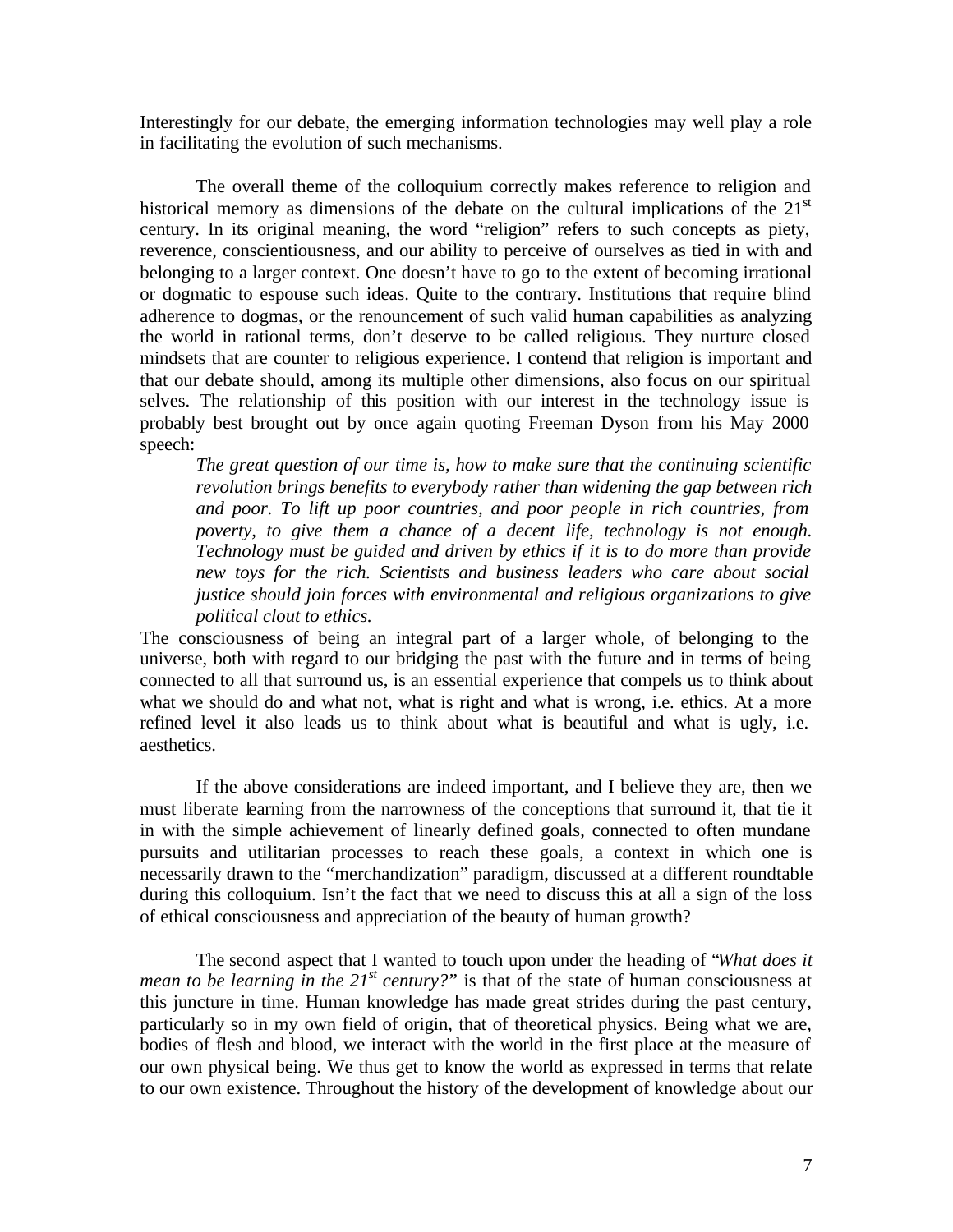world and ourselves, we have gradually succeeded to expand beyond that limitation by building tools and machines. Telescopes, microscopes, particle accelerators, ships, airplanes and spacecraft have thus expanded our horizons as well as our perceptual abilities. Ångström units and light-years have, by extrapolation, still some connection with our ordinary perceptions, but the further we go in the process of expanding our horizons, the more difficult it becomes. Gradually we move to a situation in which the meaning of what we know is less and less connected with our capabilities to comprehend the world in terms of our own bodies. This is even more clearly the case when our habitual perceptions of space-time related phenomena break down, as became clear in the beginning of the past century with the development of quantum physics.

A more fundamental change has taken place as well. Science, and for that matter technology, owe much to the adoption of ways of acquiring knowledge that are based on the principle that the human mind should be seen as excluded from the world it is trying to become conscious of. In that view, the things of the mind are considered as separate from the objects about which knowledge is being sought. The process assumes that knowing means creating representations in the mind of the world outside the mind. The mind is thereby seen as essentially detached from the body. That position has become untenable. In the first place, neuroscience has greatly contributed to a better understanding of the role of that integral part of our body, the brain, in cognition. It has thus put the mind back where it belongs, in the body. Second, to know the world we must, in one way or the other, interact with it, whether directly with our bodies or through the use of its various technological extensions. We are inescapably ourselves part of the systems that we become conscious of. The recognition of our being part of a larger whole, as already referred to above in the context of our religious, ethical and aesthetic experience, is thus equally the basis for our scientific experience.

## **The nature of learning**

From what we have seen above, human learning is a multi-faceted phenomenon that requires flexibility and openness for its development. Much of established instructional practice runs counter to these requirements, making change imperative. More importantly, the conditions of learning must be developed not only in instructional contexts, but also in multiple other parts of the learning landscape. Thus, a serious reconsideration of, for instance, the media environment as a space for learning is called for. In addition, a look at different socio-cultural contexts of human organization – the family being one of them – in terms of their role in nurturing human learning is an equally important requirement. The notion of the "learning community" presents itself as a particularly powerful concept in rethinking and reshaping the world of learning.

After all we have learned about learning and all the debate about knowledge as something that we socially construct, it should hardly be necessary to stress that learning is not a process of filling up empty vessels with information. Unfortunately, though, one must continue to repeat those things, so many of the current applications of information technology to create opportunities for learning, so-called e-learning, being based on exactly that completely outdated metaphor. Learning is a *disposition to dialogue*; it is based on openness of mind and willingness to interact, i.e. on the readiness to give and in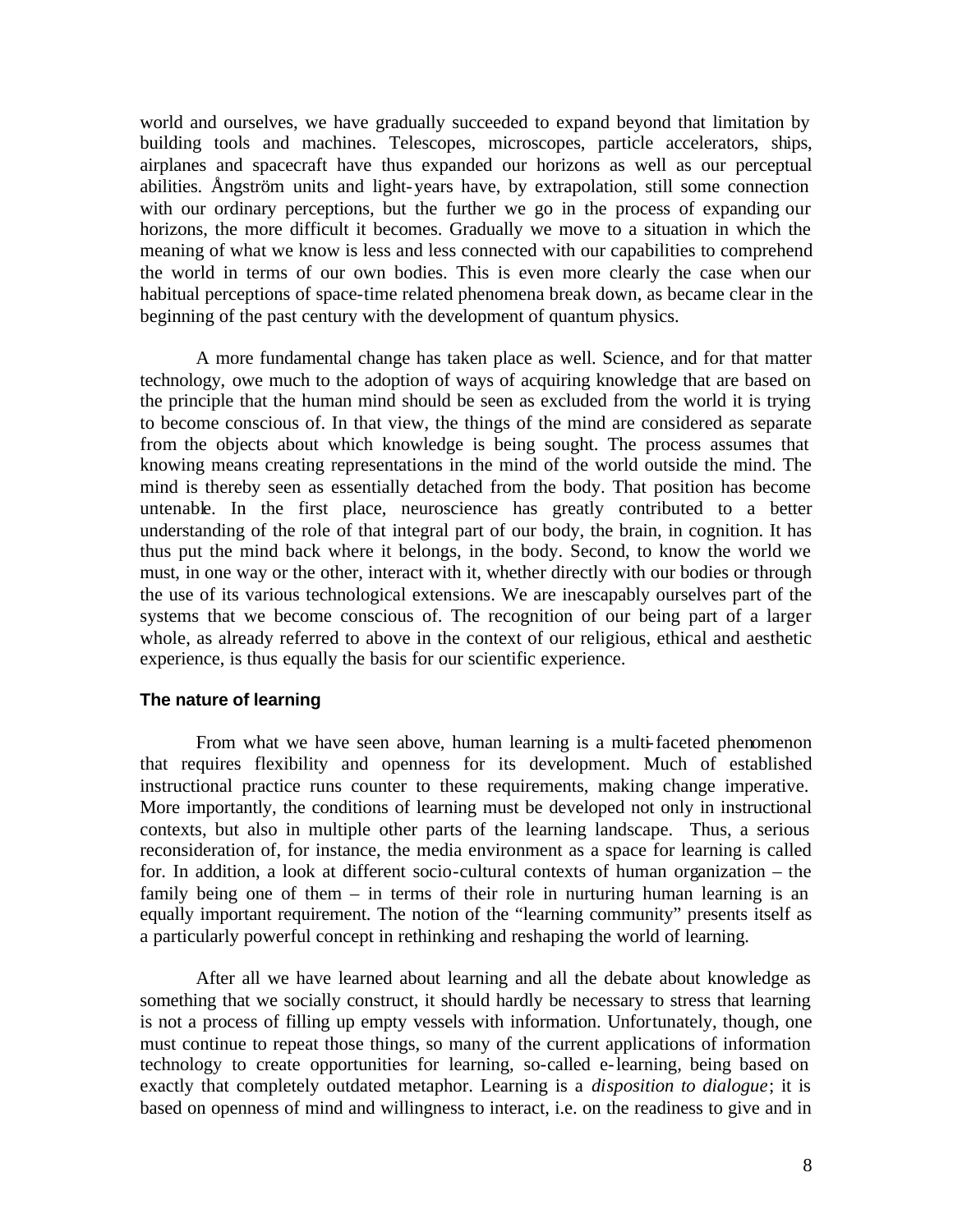the process receive. It is not based on passivity and the desire, or social obligation, to receive and being filled until full and labeled, like a bottle, with a diploma or certificate.<sup>2</sup> Never is there anything static in learning. Terms like "learning achievement," "being educated," or "completing one's degrees" create the wrong impression about learning.

# **The emerging picture**

In the broad picture that emerges, learning pervades all aspects of the life of human beings along the entire lifespan. In that perspective, learning is an inherent feature of the life of both individuals and purposefully organized collectives of human beings. If everyone learns, the distinction between learners and teachers becomes less relevant. Consequently, *pedagogy and andragogy must be rethought in a context in which everyone is both a learner and a facilitator of the learning of others*, people flexibly moving between different communities that contribute to the development of their learning and to whose collective learning behavior they contribute. *Technology becomes an important enabling factor in that process.* Current technologies have features that position them strongly to reinforce the use of already existing technologies, as well as for their own autonomous use, in generating and supporting such learning communities.

# **Recommendations**

Following are some recommendations  $-$  a far from exhaustive list  $-$  concerning the debate on the role of technologies in the promotion and facilitation of learning as they relate to the above analysis.

- Considering the complexity of the issues involved, the debate should be conceived as part of an ongoing process.
- The debate should itself be seen as a learning process, i.e. an expression of openness of mind and willingness to engage in dialogue with the aim of contributing, in a constructive manner, to change. It should not be driven by single-minded principles, such as economic interests.
- Learning should be conceived of as a dialogic activity, essential for human beings to interact constructively with their ever-changing environment. Learning therefore never ends and is equally essential for all of humanity, irrespective of space, time, age, personal attributes such as gender and ethnicity, or external circumstance. As a corollary of this recommendation, it should be stressed that learning in humans starts nine months before birth. Attention to human development at the very early stages of life should be considered a key issue.
- The promotion and facilitation of learning should be explored in a rich multiplicity of contexts, the instructional context being only one of them and not necessarily the most important one. Different learning contexts should be seen as mutually reinforcing each other.
- Thinking about the conditions of learning should focus on such big issues as ethical and aesthetical considerations as much as on the more mundane and specific human needs, related to how individuals can best realize themselves within their socio-cultural and economic environment.

 $\overline{a}$  $2$  For a more elaborate treatise – and an operational definition of learning that reflects those ideas, see Visser (2001).